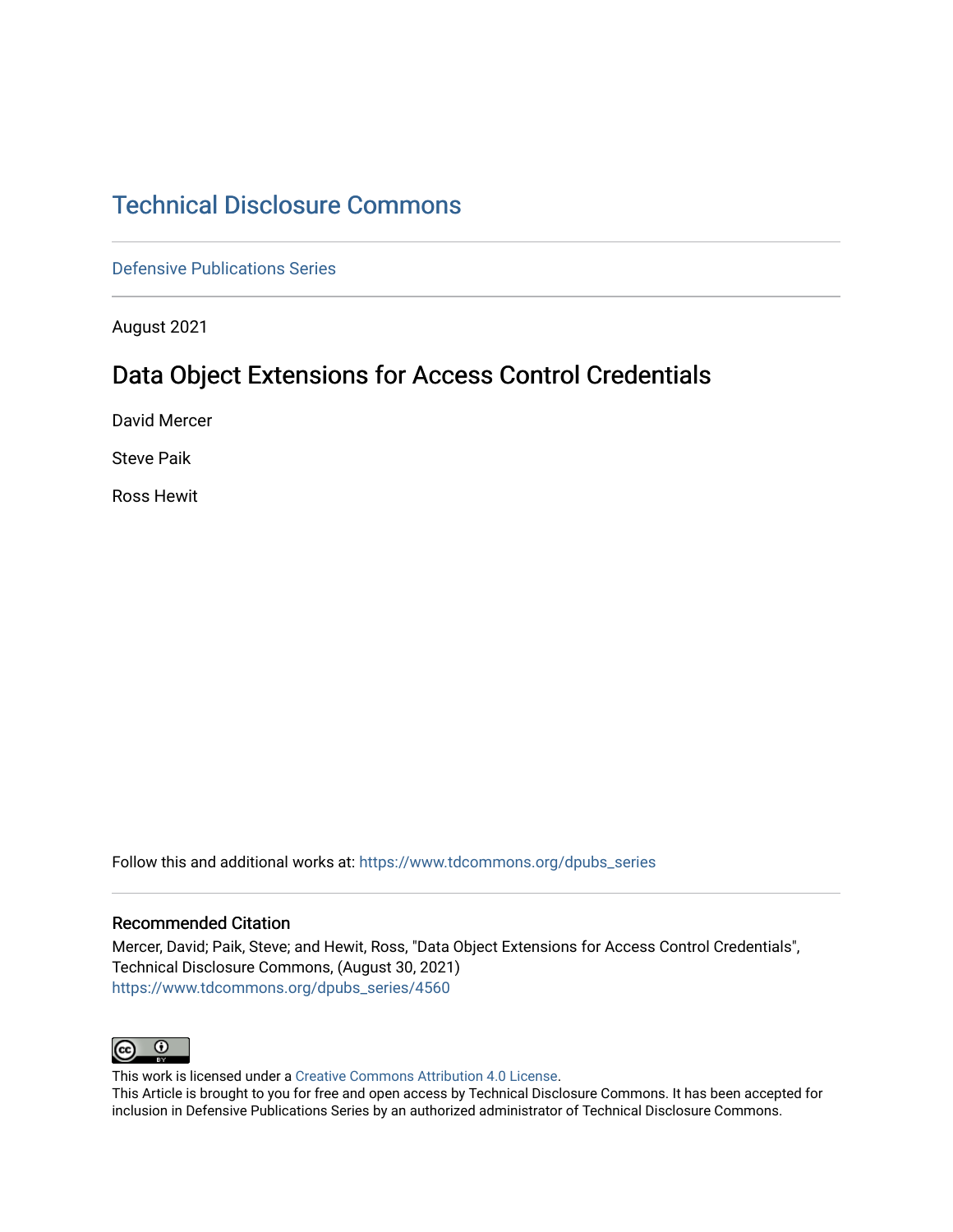## **Data Object Extensions for Access Control Credentials**

#### ABSTRACT

Traditional access control credentials require authentication against a backend and have no mechanism to work offline. Also, traditional credentials such as badges typically have a photo to identify the credential holder. The forgery of the outward appearance of a credential to the extent that it will pass a visual inspection is easily possible, even when modern anti-forgery techniques are employed. This disclosure describes techniques that extend security credentials to provide secure, authenticated, offline access. An authorized person can validate a badge or other credential by tapping it against an authenticated credential reader. Data on the credential is containerized such that specific data objects are accessible by specific classes of credential readers. For example, a credential reader operated by a security officer may have access to name, image, and emergency contact information stored on the credential while a credential reader operated by a receptionist can have access to only the name and image.

#### KEYWORDS

- Personal identity verification (PIV)
- FIPS-201
- ISO-7816
- Identification card
- Smart card
- Employee badge
- Near-field communication (NFC)
- Credential reader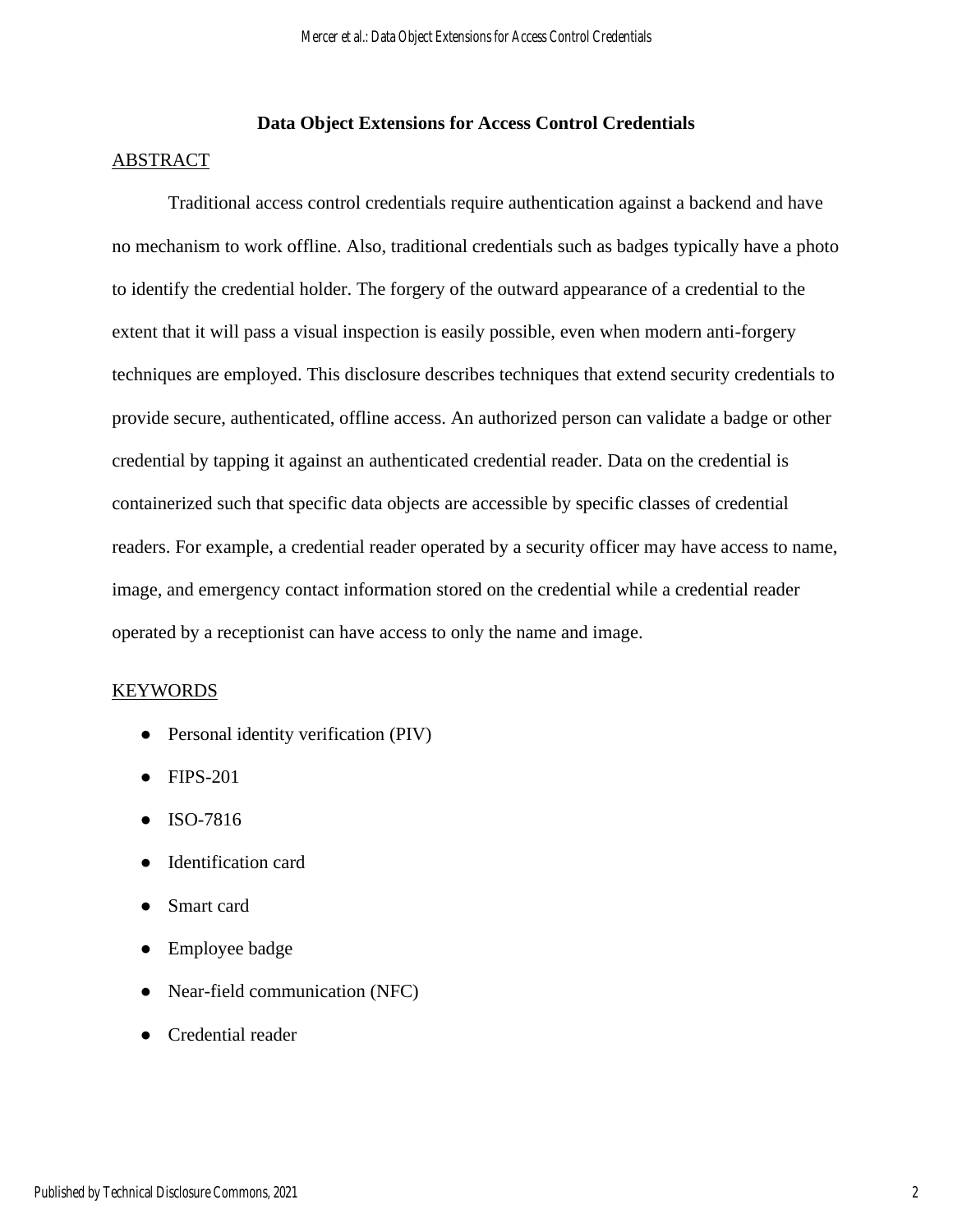#### **BACKGROUND**

Traditional access control credentials require authentication against a backend and have no mechanism to work offline. In the event of a network connectivity failure, it is infeasible to determine if the credential (which can be in the form of a badge, smart card, mobile device, smartwatch, etc.) is valid or to obtain information about the holder of the credential.

Additionally, traditional credentials have a photo and/or other identifying information on them to identify the credential holder and/or the credentials-issuing organization. The forgery of the outward appearance of a credential to the extent that it likely passes a visual inspection is easily possible, even when modern anti-forgery techniques are employed. This poses challenges for a security officer visually verifying the validity of a credential. Besides, the appearance of a photograph on a credential can be undesirable from a privacy perspective. Also, as credentials transition away from the traditional badge or smart card form-factor to wearables, mobile phones, etc., adding physical indications (e.g., photos) of the user's identity or that of the issuing entity is infeasible.

This disclosure describes techniques that extend security credentials to provide secure, authenticated, offline access, e.g., available and operative without network connectivity. Fig, 1 illustrates a credential provided as a badge and the selective access to various stored data objects stored on the credential when accessed by different credential readers.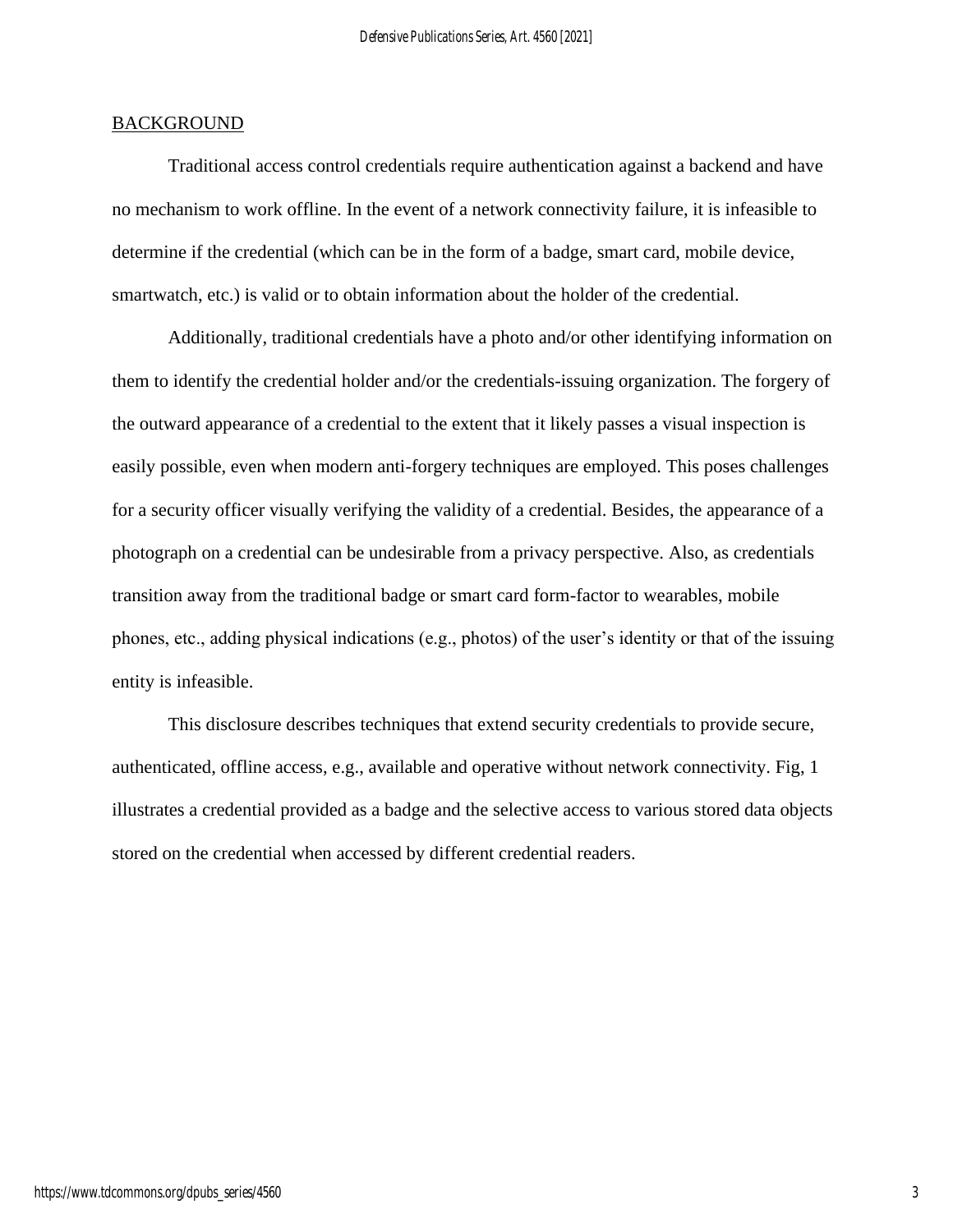### **DESCRIPTION**



**Fig. 1: Reading a credential, e.g., a badge, with an authenticated reader such that the information displayed is based on the access class of the reader: (a) A physical badge; (b) Placing an authenticated badge reader over the badge; (c) Credential validated by a security officer; (d) Credential validated by a medical service provider; (e) Credential validated by a receptionist; (f) Credential that is detected as invalid.**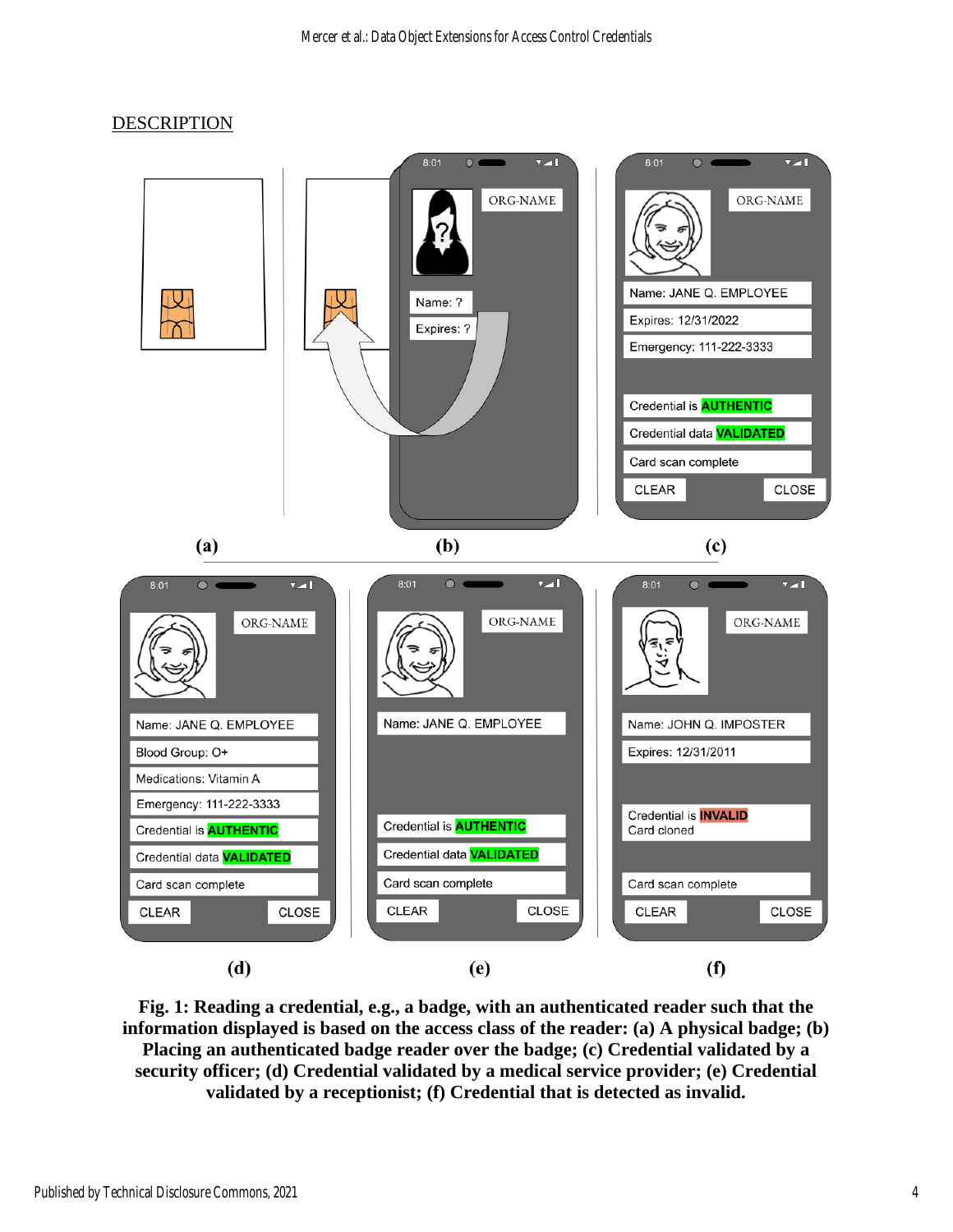As illustrated in Fig. 1, an authorized person can validate a badge (Fig. 1a) or other credential (e.g., smart card, mobile device, smartwatch, etc.) by tapping it against an authenticated credential reader, e.g., a mobile device (Fig. 1b), issued by the credential-issuing organization. Data on the credential is containerized such that specific data objects are accessible by specific classes of credential readers. For example, a security officer can have access to the facial image, personal information, and emergency contact information stored on the credential (Fig 1c); a medical service provider can additionally have access to medical information stored on the credential (Fig 1d); a receptionist can have access only to the name and facial image (Fig. 1e). Fig. 1(f) illustrates an example of an invalid credential that the reader is unable to validate.

Data extracted from the credential is secured such that it is tamper-evident and access to such data is limited to authorized devices based on access class (e.g., security officer vs. medical service provider), thus protecting the privacy of the credential holder. Effectively, a need-toknow rule is enforced, disclosing information stored on the credential based on the access class of the credential reader.

Per the techniques, the FIPS-201 data model (or similar information-security data model) is extended to include an extensible data object holding personal information in both structured and unstructured format. The data object is digitally signed using a secret, private key secured by a trusted certificate authority, rendering the data object clone-proof and tamper-evident.

A credential reader, e.g., a mobile device issued by the credential-issuing organization, requests to read the data object, using e.g., near-field communications (NFC). An authentication mechanism based on, e.g., public key cryptography, authenticates the requesting device (credential reader) to the credential such that the credential establishes trust in the requesting device before permitting it to access the data object.

5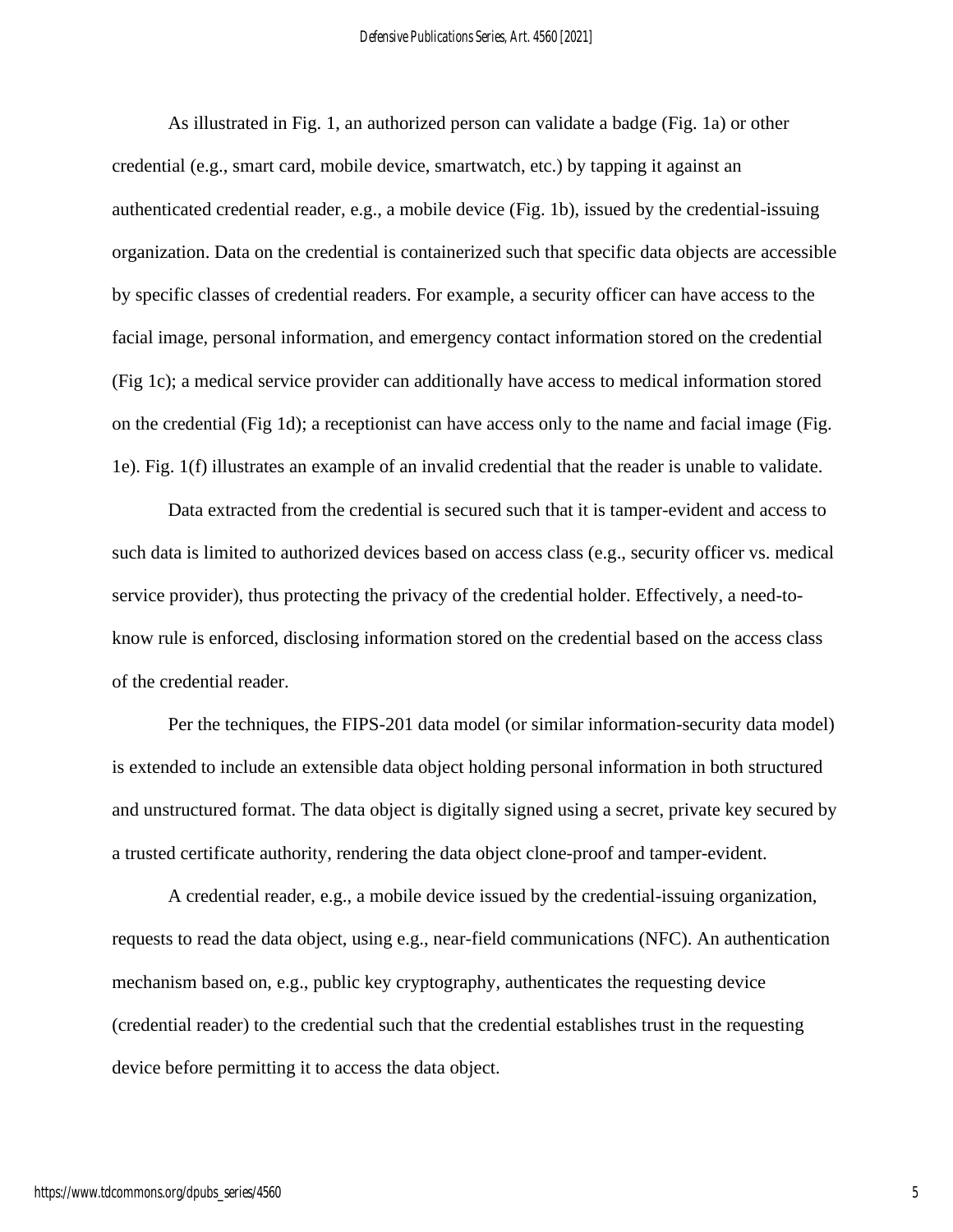When the credential reader receives the data object, it verifies the authenticity of the data object using public key cryptography. Access control restrictions are placed on other data objects (e.g., facial image, printed information, etc.) on the credential such that they can be read only when a credential reader is authenticated to the credential. As mentioned before, access to specific data objects is limited to specific classes of devices.

When an authorized device (e.g., a security officer's mobile device provided by the credentials-issuing organization) taps a badge, the mobile device authenticates itself to the badge; reads those data objects from the badge appropriate to its access class; verifies their authenticity; and displays them to the security officer.

The techniques apply to any situations where offline or non-federated verification of credentials information is sought. For example, physical driver's licenses typically presented for visual inspection prior to boarding an aircraft are forgeable. Per the techniques, boarding gate agents are issued credential readers, which can be, e.g., a mobile-device application. A credential reader reads and verifies a passenger's credential (e.g., a smartcard or smartphone-based ID) issued and cryptographically signed by a trusted third party after the credential reader has authenticated itself to the passenger's credential.

In this manner, the techniques of this disclosure provide secure, containerized data objects (e.g., name, photo, emergency information, etc.) on a credential (e.g., badge, smart card, smartphone, etc.) such that selective access to data objects is granted to different classes of credential readers. Prior to a credential reader receiving a data object, it authenticates itself to the credential and declares its class, such that the credential releases the appropriate data objects to the credential reader.